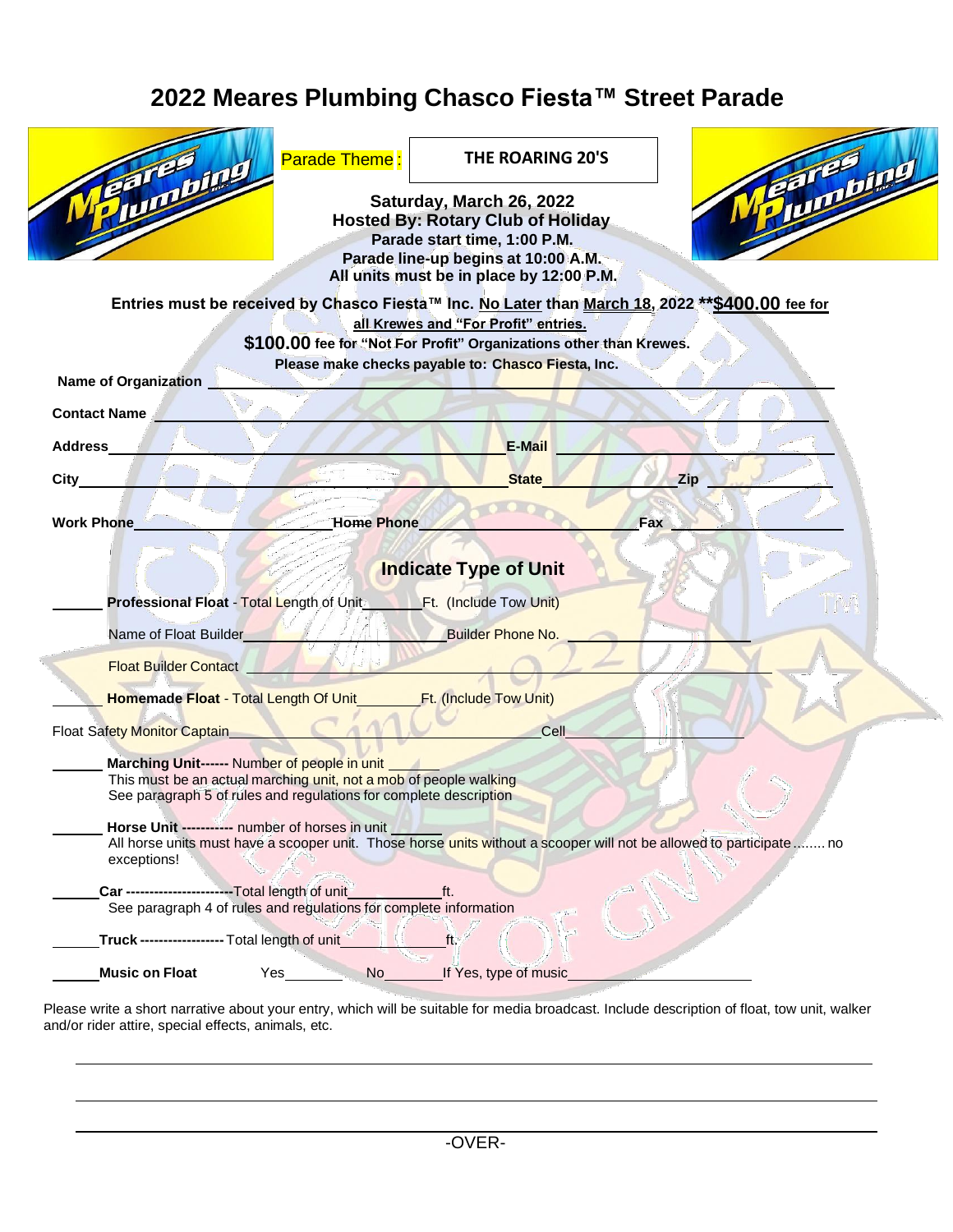### **Special Information**

**Please read the following information carefully:**

Theme for the 2022 Chasco Fiesta™ Street Parade is: The Roaring 20's

*Insurance: Insurance coverage is mandatory for all parade participants. Please provide a certificate of insurance for: Chasco Fiesta™ Inc. and the City of New Port Richey as additional insureds. Entries will not be complete until insurance is received by the Chasco Fiesta office*.

**All units must be fully decorated**. Flatbed trucks and automobiles with a few streamers and a business name are not acceptable. A violation of this rule will result in the entry being barred from the parade. Exceptions include antique cars, dignitaries' cars and pick-up vehicles of honor guard units.

The Chasco parade officials will have the right to reject any parade entry that does not meet the parade standards and criteria. Committee will have the right to reject unacceptable units right up to the start of the parade.

Balloons & Candy cannot be passed out. Distribution of approved favors (beads) from floats or walkers in an orderly manner is acceptable. Absolutely no paper, leaflets or pamphlets are to be distributed.

It is specifically agreed by all parties that owner or sponsor accepts full responsibility for protection against personal injury and property damage in the operation of said float /parade entry and will supervise the unit in accordance with the rules and regulations of the parade.

#### **I have read and I accept all parade rules, regulations and requirements:**

| Signature:         | <b>Title</b> | <b>Date</b> |
|--------------------|--------------|-------------|
| <b>Print Name:</b> |              |             |

#### **2022 Chasco Fiesta Presented by: 2022 Chasco Fiesta Sponsorship**



**Opportunities Available: email [Angellarrylt@gmail.com](mailto:Angellarrylt@gmail.com) for details.**

#### **2022 Chasco Fiesta Gold Medal Sponsors:**











Please complete and return by March 18, 2022 Chasco Fiesta™, Inc. **5443 Main St**. New Port Richey, FL 34652 Phone: (727) 777-5446 • E-mail: [angellarrylt@gmail.com](mailto:angellarrylt@gmail.com)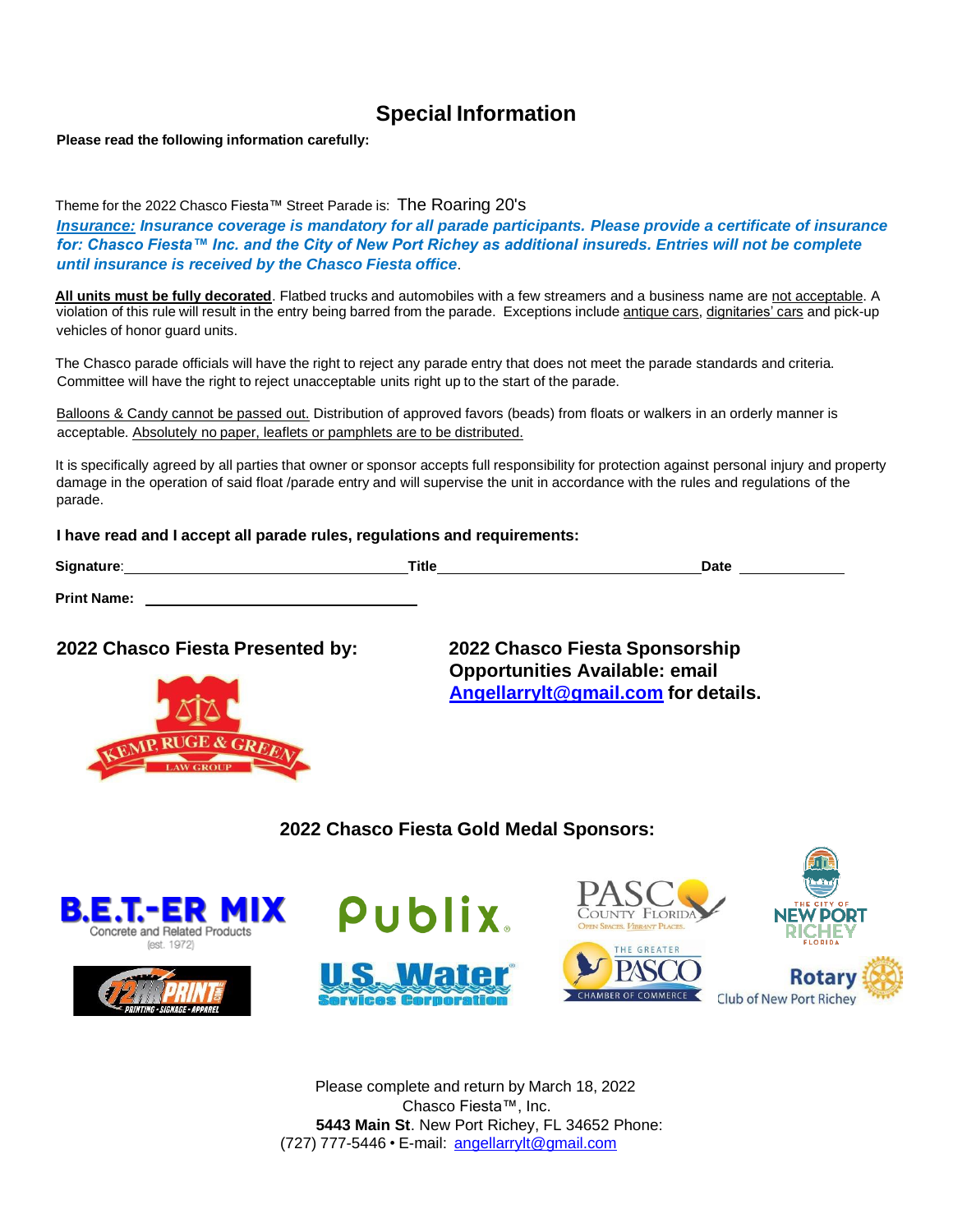

## **2022 CHASCO FIESTA™ STREET PARADE**

#### **SATURDAY, March 26, 2022, 1:00 P.M. LINE-UP BEGINS 10:00 A.M.**

#### **Rules and regulations Please retain this section for our files**

- 1) Entries will be accepted based on show value to the overall parade and/or theme, "The Roaring 20's".
- 2) Our parade is not a platform for political campaigns, social issues or targeted special groups. No entry will be permitted to participate in the parade if, in the judgment of the parade committee, it reflects such issues. By making an application for entry, it is understood and agreed that the decision of the Parade Selection Committee is final.
- 3) The Parade Selection Committee will approve all applications. All sponsors (business, organizations, media, etc.) must be listed on the float application; however, listing more than one sponsor is discouraged and may not be accepted.
- 4) Insurance coverage is mandatory for all parade participants. Please provide a certificate of insurance for: Chasco Fiesta Inc. and the City of New Port Richey as additional insureds.
- 5) All units MUST be fully decorated. Flatbed trucks and automobiles with a few streamers and a business name are NOT acceptable. A violation will result in the entry being barred from this parade and future parades. Exceptions include antique cars, dignitaries' cars and pickup vehicles of honor guard units.
- 6) Walking units are limited to musical units, drill teams or unique units determined to have entertainment quality and approved by the parade selection committee.
- 7) Distribution of beads, samples, souvenirs or favors along the parade route will be allowed. Walkers accompanying floats must be 16 years or older. Balloons & Candy cannot be passed out. Absolutely no paper, leaflets or pamphlets are to be distributed.
- 8) All floats must have their wheels covered. Protruding wheels are prohibited on floats with walkers.
- 9) All floats must have two adult safety monitors. These individuals must be easily identified and with the float at all times. One safety monitor will be in charge and have a cell phone available for communication purposes.
- 10) No glass or plastic containers. All beverages must be in opaque cups only! Alcoholic beverages are prohibited.
- 11) On arrival at the parade formation area, entries not conforming to the description on the application may be prohibited from participating in the parade. The Chasco parade officials will have the right to reject any parade entry that does not meet the parade standards and criteria. They will have the right to reject unacceptable units' right up to the start of the parade.
- 12) Once the parade starts moving maintain a distance of not more than 30 feet behind the unit in front of you. Parade officials along the route will notify you if your distance is not proper. You will be asked to exit the parade route if you do not follow the parade official's request. Floats and other units are not permitted to slow down or stop after the parade starts.
- 13) If your float becomes disabled, try to pull to one side allowing the parade to proceed around you. If you are able to start again, a parade official will assist you in reentering the parade.
- 14) **HORSE/OTHER ANIMAL** units shall be followed by a pick-up person. Your pick-up person may not be handing out any items during the parade. Animal units without a scooper unit will not be allowed to participate, no exceptions!
- 15) **MARCHING BAND/PERFORMANCE UNITS:** Professional, public, private or school affiliate. **One** support unit of hand, electric or motorized type is allowed to follow behind the band/unit. Drill teams may perform in conjunction with marching band unit.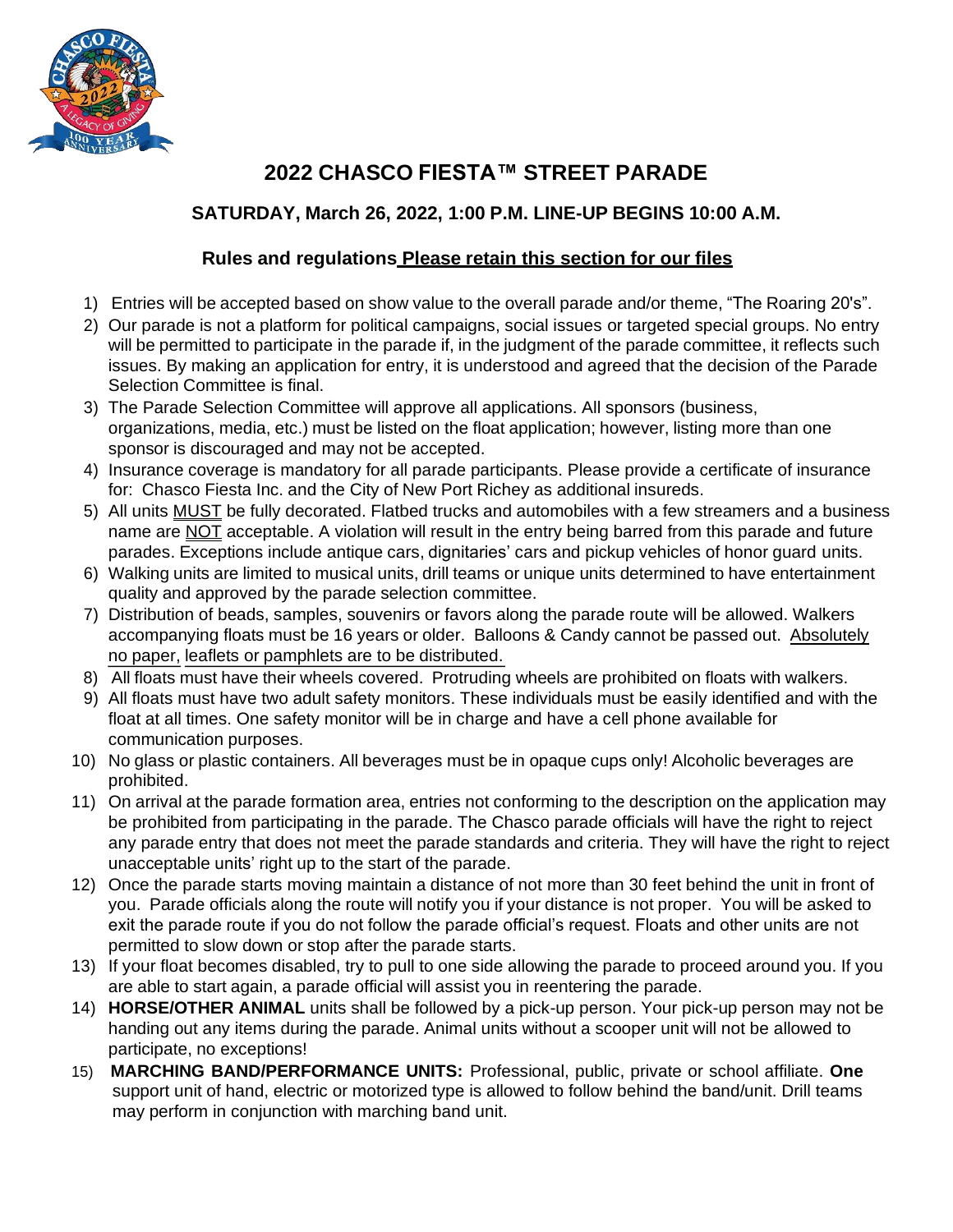### **GENERAL INFORMATION**

- 1) **Parade route**: The parade will officially begin at the intersection of Gulf Drive and Grand Boulevard, proceed north on the Boulevard around Orange Lake, then on Bank Street to Main Street, proceed West on Main Street to U.S. 19.
- 2) **Parade line up area**: **THIS IS NEW**. Enter the parade line up area at Trouble Creek Rd & Grand Blvd. moving North on Grand Blvd. Lineup will continue North on Grand Blvd. No side streets can be used to access Grand Blvd. Volunteers will assist you with lineup.
- 3) **Entering parade line-up area:** All floats, cars including antique cars, fire trucks, etc., will enter the parade line-up area from Trouble Creek Rd. Heading North on Grand Blvd. Parade officials will be on hand to assist in locating your proper spaces. All spaces will be numbered. **Streets completely shut down at 12:00pm and no one is allowed on to the parade route.**
- 4) **Horses and horse drawn vehicles**: All horse units are to be unloaded on the grass area in the Gulf High parking lot.
- 5) **Line-up time**: All floats and walking units must be in the line-up position no later than 12pm.
- 7) **JUDGING:** All judging will be done beginning at 11:00 am prior to the parade.
- 8) **RESTROOMS**: Port-A-Potties will be stationed throughout Grand Blvd.
- 9) **DISBANDING OF PARADE**: The parade ends at the intersection of Main Street and Highway 19. Walking units will proceed into the parking lot behind the old county building on Sunset Drive. All motor units will proceed to exit onto Highway 19. All riders will get off floats at the intersection of Main Street and Highway 19.

If you have any questions regarding the parade, please call Chasco Fiesta™ at (727) 300-5540.

## **Float judging and awards information**

The following categories will be used in judging floats for awards:

### **Most Outstanding Float Best Special Effects**

Non Professional Non Professional

Professional Professional

**Best Use of Color Most Entertaining**

Professional Professional Non Professional Non Professional

**Best Out of Town Entry**

## **Floats must be in place by 11:00 AM to be considered for awards.**

**Acceptance of Entry Requirements**